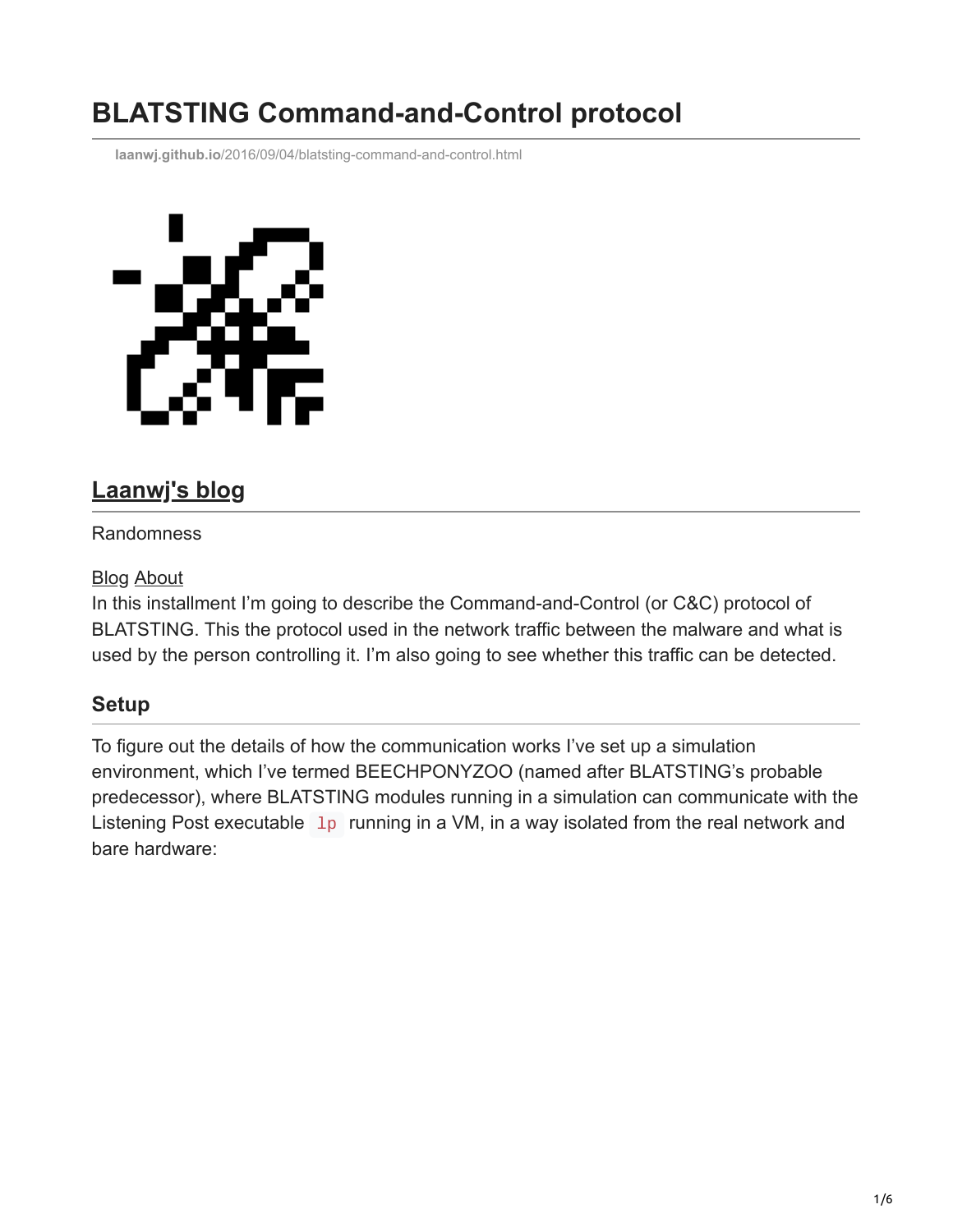

See [the gist](https://gist.github.com/laanwj/9e5e404266a8956beabde522f97c421b#file-blatsting-txt-L36) for the entire module hierarchy, for the sake of expediency we're only emulating a part of it right now. But enough about my setup.

# **Network protocol**

The implant (fancy spy word for rootkit) communicates with the Listening Post (spy for Command-and-Control program) using UDP datagrams over a IPv4 network. Those hoping to find IRC servers, bots and clients as in [this presentation](http://www.spiegel.de/media/media-35689.pdf) h/t: [electrospaces.net\)](https://electrospaces.blogspot.nl/2016/08/is-shadow-brokers-leak-latest-in-series.html) will unfortunately be disappointed.



Interesting is that for the initial session setup, the source and destination IP address as well as ports do not matter. The only requirements for accepting the initial packets are that the size (including IP and UDP header, excluding Ethernet header) matches 68 or 72 bytes, and that a special checksum computed on the packet matches the one in the packet. This is a custom checksum, illustrated by the following C code: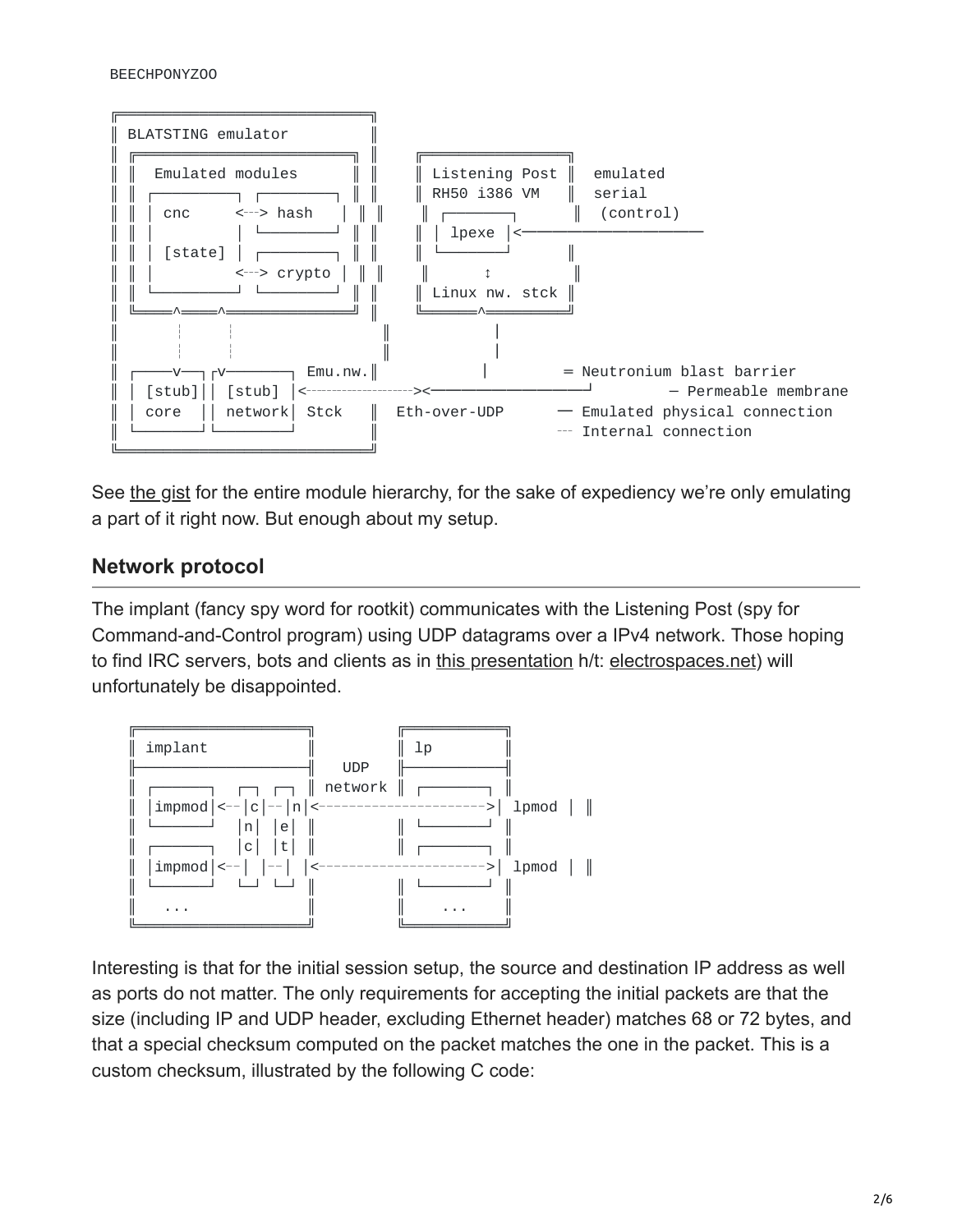```
/* cnc mystery packet checksum
 * arg1: 8 bytes, arg2: 4 bytes
 */
uint32_t cnc_checksum(uint8_t *arg1, uint8_t *arg2)
{
    const uint16_t i0 = arg1[0] | (arg1[1] << 8);
    const uint16_t i1 = arg1[2] | (arg1[3] \le 8);
    const uint16_t i2 = arg1[4] | (arg1[5] << 8);const uint16_t i3 = arg1[6] | (arg1[7] \le 8);
    const uint16_t j0 = arg2[0] | (arg2[1] \le 8);
    const uint16_t j1 = arg2[2] | (arg2[3] < 8);const uint16_t b0 = ((i3 ^ j0) + (i0 ^ j1)) ^ arg1[2] ^ (arg1[7] << 8);
    const uint16_t b1 = ((i2 \land j0) + (i1 \land j1)) \land arg1[5] \land (arg1[4] \ll 8);const uint16_t b2 = ((i1 ^ j0) + (i2 ^ j1)) ^ arg1[0] ^ (arg1[1] << 8);
    const uint16_t b3 = ((i0 ^ j0) + (i3 ^ j1)) ^ arg1[3] ^ (arg1[6] << 8);
    return ((b3 ^ b1) << 16) ^ ((b3 * b0) << 5) ^ ((b1 * b2) << 11) ^ b2 ^ b0;
}
```
This checksum is checked for every C&C packet, not just for session setup. arg1 points to the IV (more on this later), of which the first 8 bytes are checked. arg2 is a 32-bit checksum key, stored internally and not part of the packet, assumed to differ per deployment. After checking, the inner payload is decrypted using [RC6](https://en.wikipedia.org/wiki/RC6) in [OFB](https://en.wikipedia.org/wiki/Block_cipher_mode_of_operation#OFB) mode. The key for RC6 is either a pre-shared key, or generated from a session challenge and the pre-shared key. This key is unrelated to the one used to key the checksum. The IV for OFB mode (16 bytes) is taken from the packet.

Packet format:



After decrypting the inner payload, it is hashed using SHA1 and the first 16 bytes of that hash are compared against the IV in the packet. If they match, the packet is accepted, [otherwise it is rejected. This is "Authenticate and encrypt" and violates the Cryptographic](https://moxie.org/blog/the-cryptographic-doom-principle/)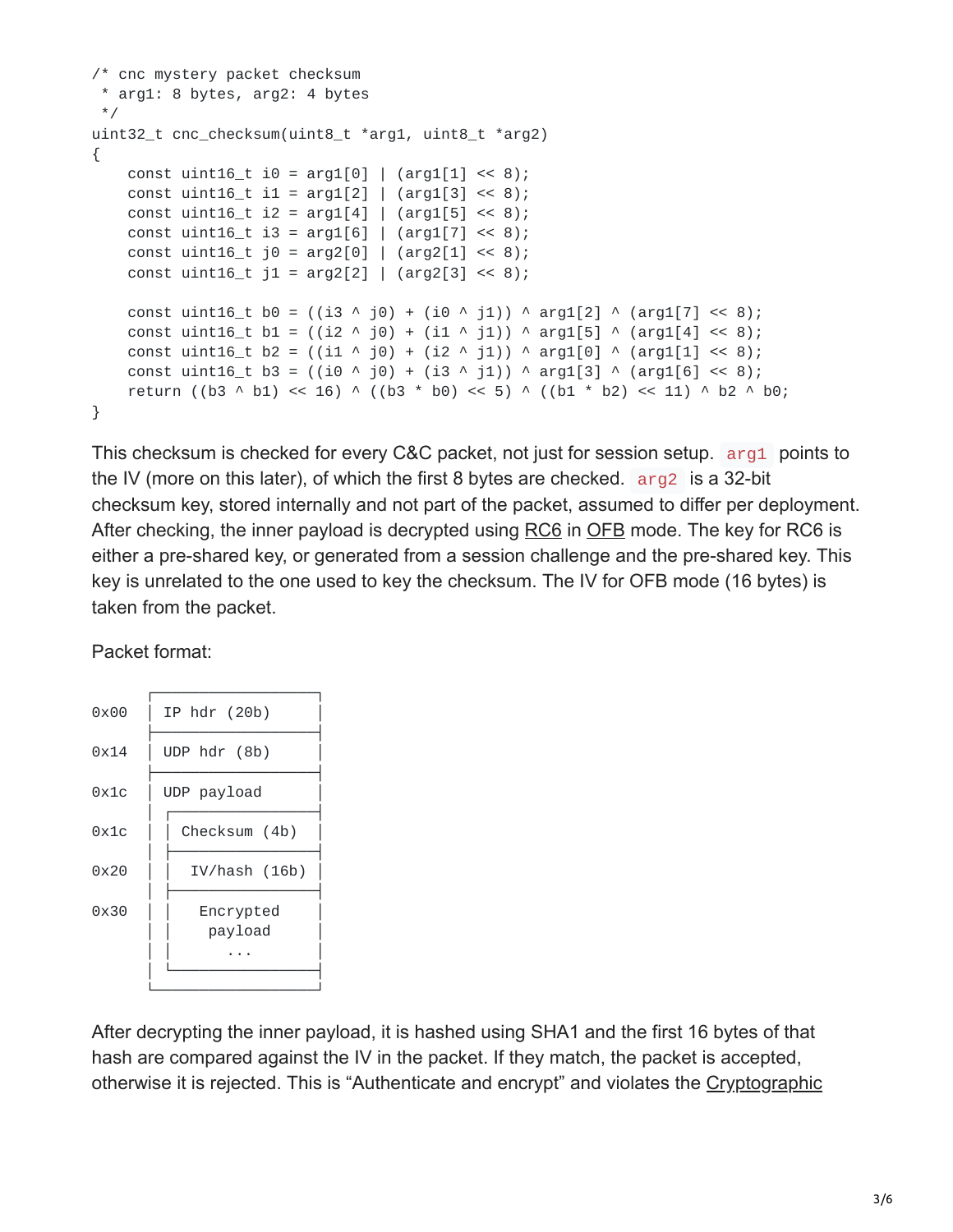[Doom Principle but I don't think the attacks described there are applicable. But who know](https://moxie.org/blog/the-cryptographic-doom-principle/)s. Using plain SHA1 of the plaintext means that theoretically some information is leaked. Also the same crypto key is used in both directions.

The decrypted payload looks like this:

| 0x00                 | Random (8b)          |
|----------------------|----------------------|
| 0x08                 | Opcode (1b)          |
| 0x09                 | Argsize (1b)         |
| 0x0a                 | Datasize (2b)        |
| 0x0c                 | Sequence nr. (2b)    |
| 0x0e                 | 1? (2b)              |
| 0x10                 | Args<br>(argsize b)  |
| 0x10<br>+arg<br>size | Data<br>(datasize b) |

All values in this inner payload header are little-endian. Sometimes the actual args or data is big-endian, there is some inconsistency with endians at different nesting levels but this by far not the only protocol with this peculiarity.

Commands and replies use the same protocol, and share the same namespace of message codes. These are the various opcodes, helpfully taken from linexe debug output:

|      |                | Opcode Argsize Datasize Name |                  |
|------|----------------|------------------------------|------------------|
| 0x00 | 4              | 4                            | <b>HELLO</b>     |
| 0x01 | 4/8            | 4 / 168                      | <b>AUTH RESP</b> |
| 0x02 | $\overline{0}$ | 16                           | <b>CHALLENGE</b> |
| 0x03 | $\overline{?}$ | ?                            | <b>ACK</b>       |
| 0x04 | $\gamma$       | ?                            | <b>ERROR</b>     |
| 0x05 | ?              | ?                            | <b>GOODBYE</b>   |
| 0x06 | $\tilde{?}$    | ?                            | BF READ          |
| 0x07 | ?              | ?                            | BF WRITE         |
|      |                |                              |                  |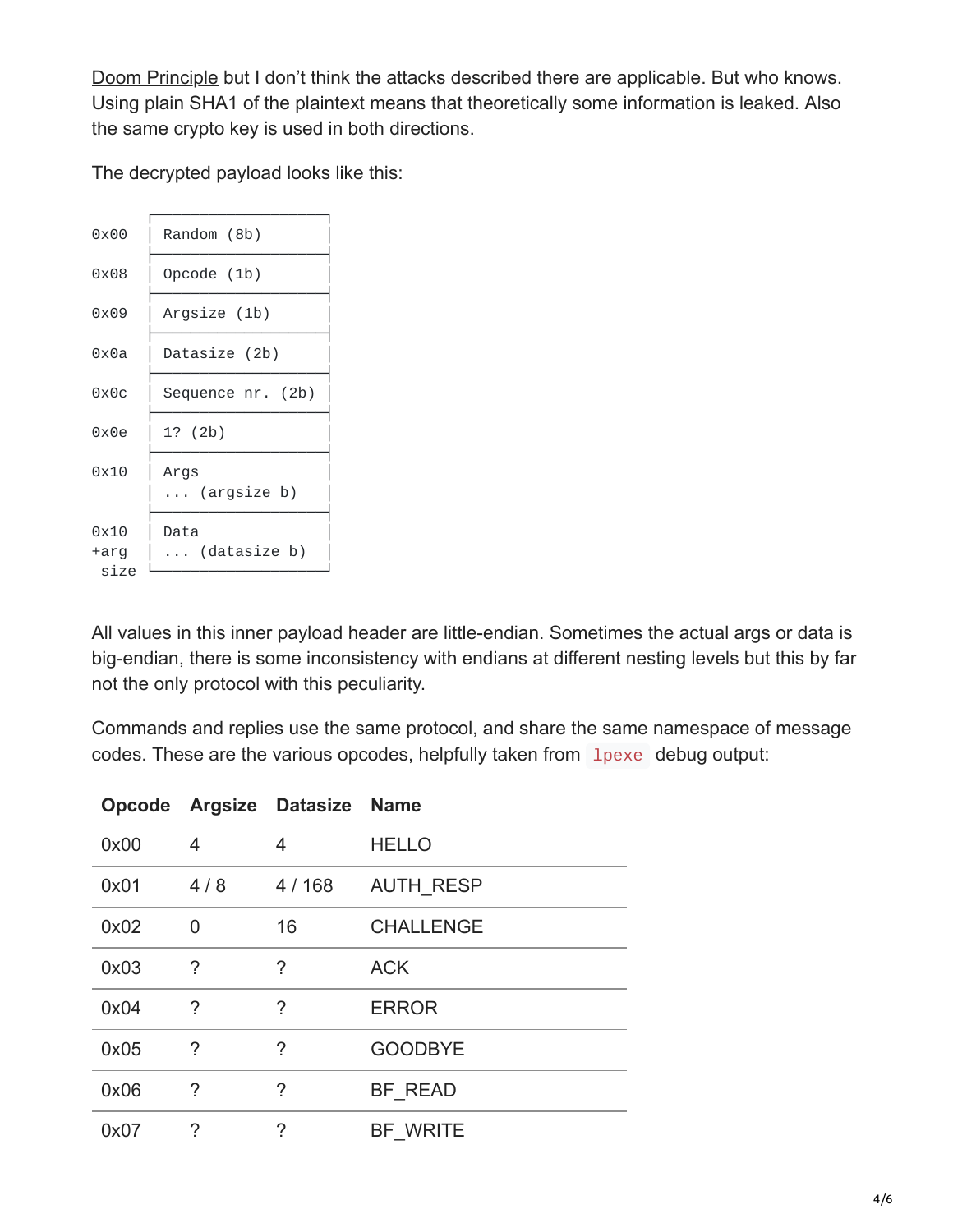|      |             | Opcode Argsize Datasize Name |                       |
|------|-------------|------------------------------|-----------------------|
| 0x08 | $\tilde{?}$ | ?                            | <b>MALLOC</b>         |
| 0x09 | ?           | ?                            | <b>FREE</b>           |
| 0x0a | ?           | ?                            | <b>EXEC</b>           |
| 0x0b | $\tilde{?}$ | $\tilde{?}$                  | <b>BOX INFO</b>       |
| 0x0c | ?           | ?                            | BF WRITE STATUS       |
| 0x0d | $\tilde{?}$ | $\tilde{?}$                  | <b>MSG FRAG</b>       |
| 0x0e | ?           | ?                            | MSG ACK               |
| 0x0f | $\gamma$    | $\gamma$                     | BF FILE STATE         |
| 0x10 | ?           | $\tilde{?}$                  | BF 5i CALL            |
| 0x11 | ?           | ?                            | BF_5i_REPLY           |
| 0x12 | $\gamma$    | ?                            | BF 5i REQ FRAG PACKET |

In the session negotiation phase, only HELLO (0) and AUTH\_RESP (1) will be accepted. After a session is established the other calls can be used.

I haven't looked into detail of all the specific packets here. Some of it looks like the command set for a bare-bones post-exploitation shell, where the remote can allocate, read and write memory, inject code and execute it. Not all of the commands are implemented though, and the LP side doesn't even seem to use them. Maybe a remnant from an earlier protocol. Of note are mostly BF\_5i\_CALL , BF\_5i\_REPLY , these are used as a RPC system for communicating with loaded modules through their interfaces.

## **Detecting BLATSTING C&C packets**

Now we get to the interesting part: can we detect BLATSTING C&C packets without knowing any secret key data? Remember that the session setup packets received by the implant are always UDP packets of 68 and 72 bytes (including IPv4 header), with arbitrary source and destination ports. The packets going the other way appear to have a fixed size too.

A session starts off like this:

| LP                       | implant |  |                         |
|--------------------------|---------|--|-------------------------|
| ------------>            |         |  | 72 bytes (`HELLO`)      |
| <-------------           |         |  | 80 bytes (`CHALLENGE`)  |
|                          |         |  | 72 bytes (`AUTH_RESP`)  |
| $ \langle$ ------------- |         |  | 240 bytes (`AUTH_RESP`) |